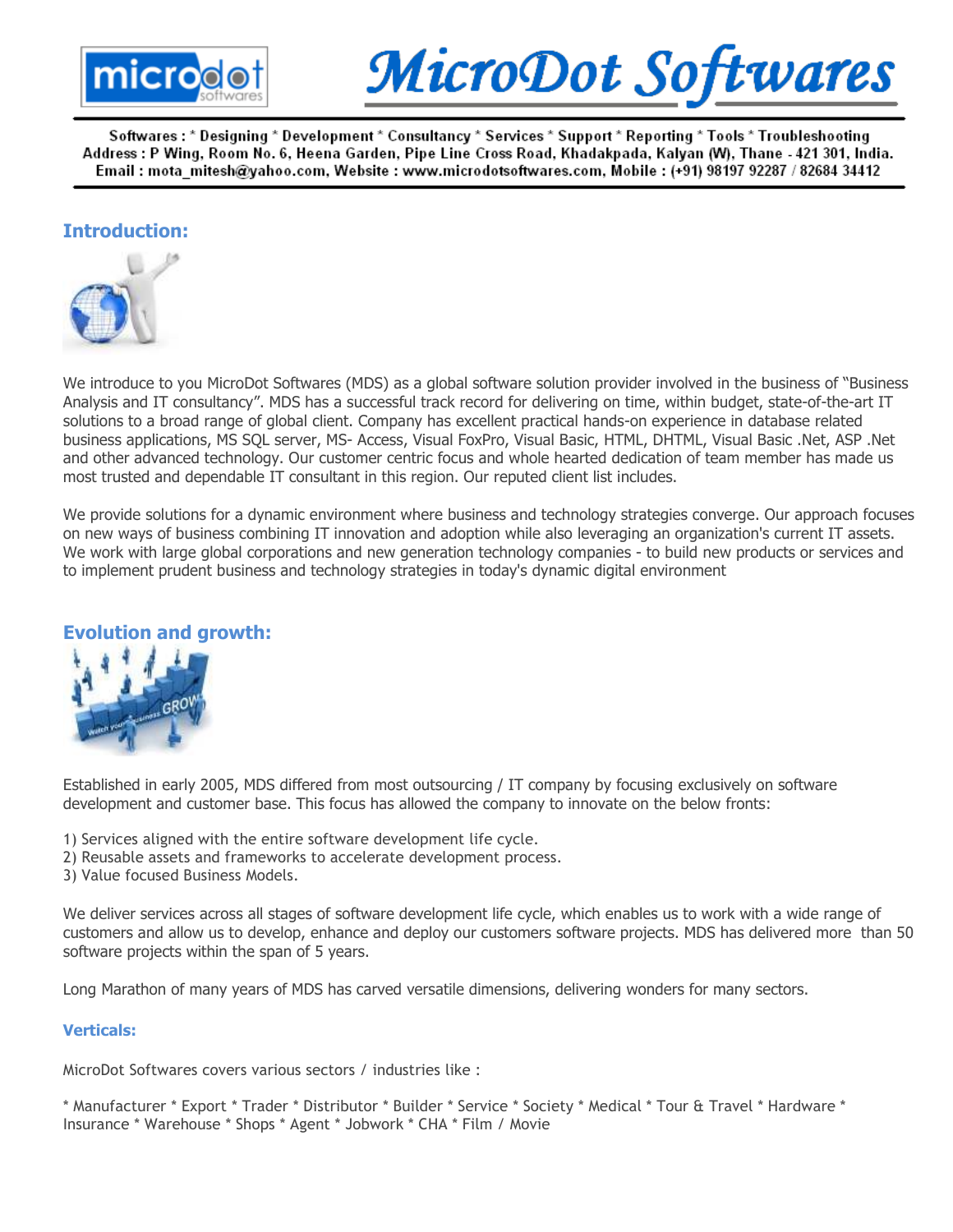



## Mission:



The core aim is customer satisfaction and to provide the full flange IT services to the business community in various industries and help in building errorless, accurate and well timed information society. We are constantly scanning the market looking out for new product ideas and new technologies that we can commercialize. MDS plays role in both developing and marketing own products and is the basis for cost-effective and state-of-the-art solutions for customers in various industries.

### Vision:



Our stated vision of "Becoming the preferred integrated IT solutions provider". We have reinforced our business model by developing domain expertise in IT transforming same into technology. To generate energy system which preserve the business health of our client.

#### Goal:



#### "Customer Satisfaction"

Our goal is to work with our customer to help them grow efficiently and eventually, to maximize their core business. Our unswerving expansion is feasible only because of our consistent efforts to satisfy every client, who have shown their confidence by selecting MDS as their software partner. Satisfying every client means generating new references without any marketing efforts. Satisfaction of every client is foundation for all time growth.

## Execution:



High quality product and service with latest technology. Services are being planned in such manner that clients will get the desired solution at any given point of time via any media e.g. Chat, Mail, Telephone, Online or onsite support. Our all the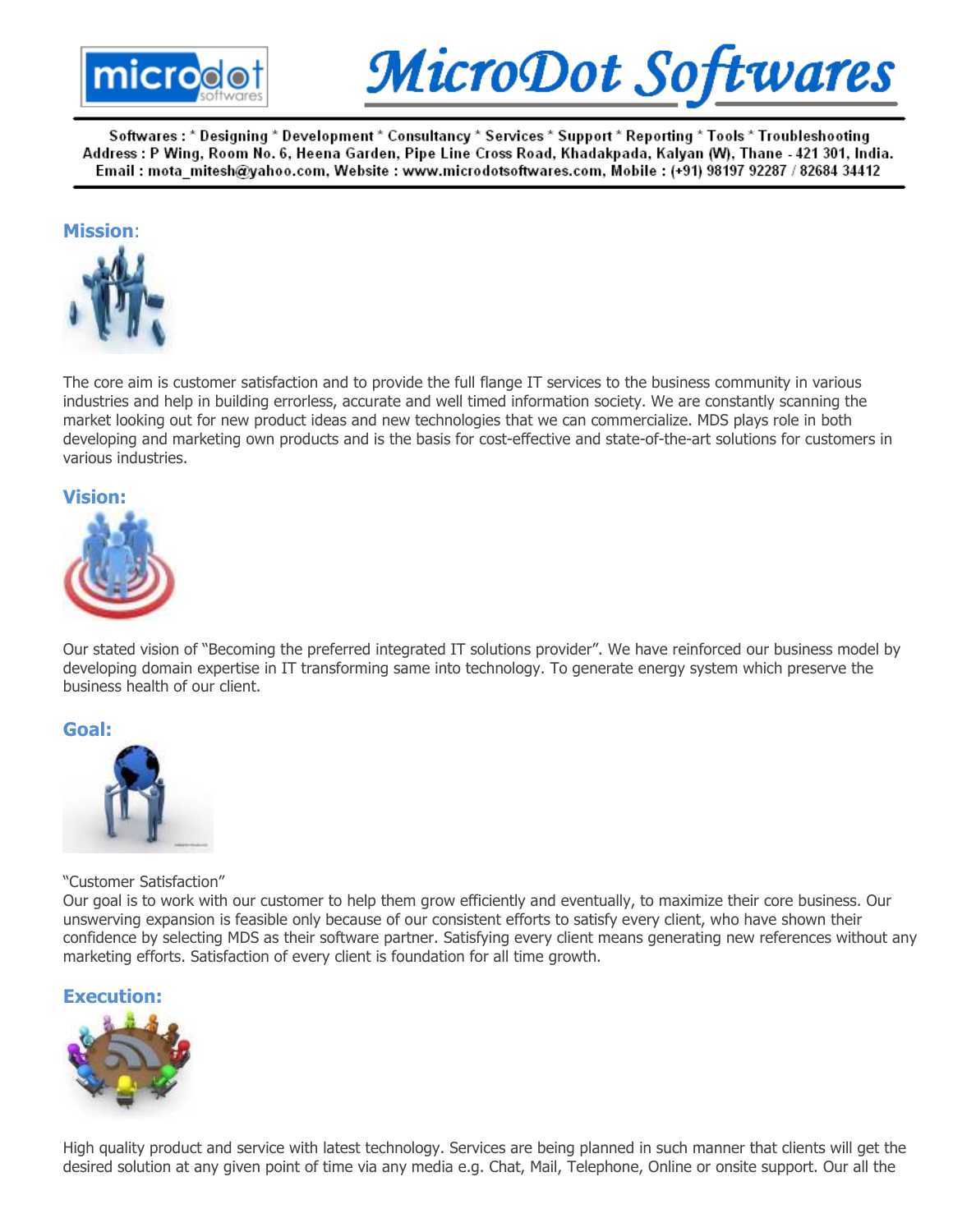



employees are trained into various domain knowledge and technical knowledge so that we can give answer to every query of end user. The values are the key to maintaining successful and transparent relationships which have nurtured long term and mutually prosperous associations.

# Range of our products / services



Below is the list of our software solutions under various categories:

| <b>Business Solutions</b>   |                                                           |  |  |  |
|-----------------------------|-----------------------------------------------------------|--|--|--|
| Deckle Planner              | Deckle Matching Software for Paper Industry               |  |  |  |
| <b>Export Documentation</b> | Complete Export ERP Package for Exporters                 |  |  |  |
| Payroll Software            | Payroll Maintenance with all Government Reports           |  |  |  |
| <b>Builder Management</b>   | Manage all projects and accounting for Builders           |  |  |  |
| <b>ERP Solution</b>         | ERP Package for all type of Industries                    |  |  |  |
| <b>Accounts Solutions</b>   |                                                           |  |  |  |
| <b>Billing Software</b>     | Make Invoice with user customization                      |  |  |  |
| <b>Excise Invoice</b>       | Make Invoice for Excise Units                             |  |  |  |
| <b>Purchase Management</b>  | Track and manage the Purchase Section                     |  |  |  |
| <b>Order Tracker</b>        | Track the Orders and shipments                            |  |  |  |
| <b>CashFlow Management</b>  | Manage the Flow of Cash in Hierarchy                      |  |  |  |
| <b>Interest Management</b>  | Calculate the Interest of multiple payments               |  |  |  |
| <b>Insurance Management</b> | Tracking of all Insurance Details with Report Sheet       |  |  |  |
| <b>Inventory Solutions</b>  |                                                           |  |  |  |
| <b>Inventory Management</b> | Stock / Inventory Management Software                     |  |  |  |
| <b>Barcode Inventory</b>    | Barcode printed Inventory Management Software             |  |  |  |
| Jobwork Management          | Inventory Management of Items issued for Jobwork          |  |  |  |
| Sample Management           | Management of Items despatched as Sample                  |  |  |  |
| <b>Warehouse Management</b> | Maintain Stock of Items in Warehouse                      |  |  |  |
| <b>Store Management</b>     | Track Store Inventory with other department issue/receipt |  |  |  |
| <b>Service Solutions</b>    |                                                           |  |  |  |
| <b>Call Management</b>      | Client Call Management with Engineers                     |  |  |  |
| Service Management          | Management of Services provided to customer               |  |  |  |
| Hardware Maintenance        | Track and manage the hardware items                       |  |  |  |
| <b>Recruitment Tracker</b>  | Recruitment Processing and Accounting                     |  |  |  |
| <b>Tour Management</b>      | Tours and Travels system management                       |  |  |  |
| <b>Travel Tracker</b>       | Travel Vehicles Log Sheet management                      |  |  |  |
| <b>CHA Job Tracker</b>      | Job sheet management for Clearing & Forwarding Agents     |  |  |  |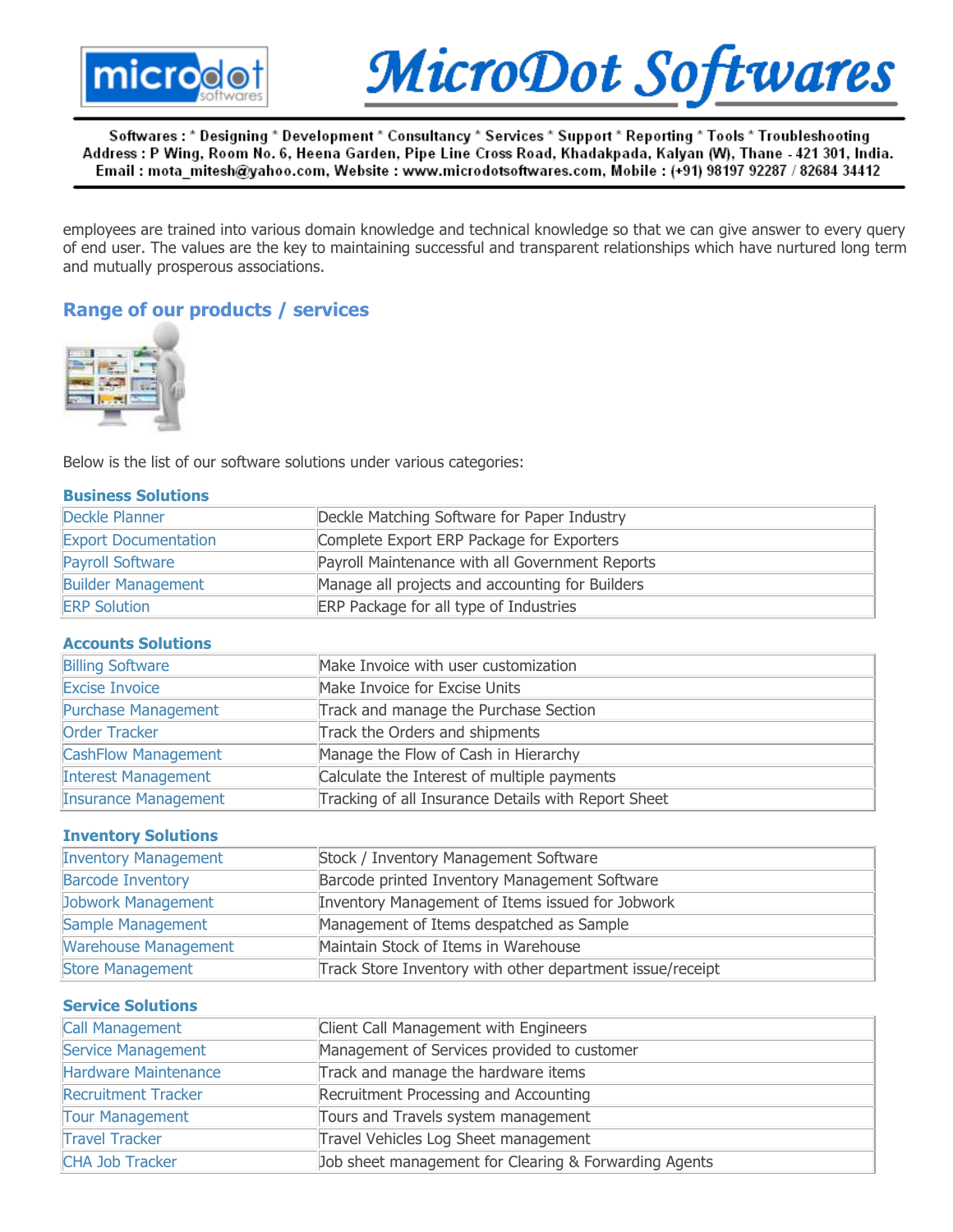

# MicroDot Softwares

Softwares : \* Designing \* Development \* Consultancy \* Services \* Support \* Reporting \* Tools \* Troubleshooting Address : P Wing, Room No. 6, Heena Garden, Pipe Line Cross Road, Khadakpada, Kalyan (W), Thane - 421 301, India. Email : mota mitesh@yahoo.com, Website : www.microdotsoftwares.com, Mobile : (+91) 98197 92287 / 82684 34412

| <b>Society Solutions</b>     |                                                                 |  |  |  |
|------------------------------|-----------------------------------------------------------------|--|--|--|
| Matrimonial Software         | Find matching candidates based on various preferences           |  |  |  |
| <b>Movie Management</b>      | Track all movie shows and give xml output to google             |  |  |  |
| Membership Management        | Manage various members information and payments                 |  |  |  |
| Society Management           | Complete Society Management and Accounting                      |  |  |  |
| <b>Medical Solutions</b>     |                                                                 |  |  |  |
| 2d Echo Reporting            | Generate 2d Echo Report based on various analysis               |  |  |  |
| Medical Test Report          | Maintain Medical Test Report Database                           |  |  |  |
| Hospital Management          | Complete Hospital and Clinics Cashflow Management               |  |  |  |
| <b>Tools &amp; Utilities</b> |                                                                 |  |  |  |
| <b>Cheque Printing</b>       | Print the Cheques from details entered in the software          |  |  |  |
| Label Printing               | Print the Labels from details entered in the software           |  |  |  |
| <b>Address Book</b>          | Store Address information for all contact types                 |  |  |  |
| Link Explorer                | Store various website links under user defined category         |  |  |  |
| Cd Explorer                  | Create Structural Format of files and folders of Cds            |  |  |  |
| <b>VFP Explorer</b>          | Search and Explore the VFP Files with various options           |  |  |  |
| Setup Installer              | Make Setup option to install various files                      |  |  |  |
| <b>Xml To XIs</b>            | Convert Xml file into corresponding Excel file format.          |  |  |  |
| <b>Excel Report</b>          | Connect to any database and create excel report from query      |  |  |  |
| <b>Html Convert</b>          | Convert/Export Vfp Reports into Html file format                |  |  |  |
| <b>File Conversion</b>       | Convert File Layout with requested column output                |  |  |  |
| <b>Auto Entry</b>            | Fillup data automatically from Excel file to website forms      |  |  |  |
| Ini Editor                   | Html based program to edit parameter of section key in ini file |  |  |  |

## Framework Design

| Framework Design 7.2 | Framework Design of MicroDot with various In-built Tools |
|----------------------|----------------------------------------------------------|
|                      |                                                          |

# Our Approach:



Working strategy of MicroDot from Start to End of the Software Development:

- System resource study
- System study Documentation
- Business Logic analysis
- Programming Logic development
- Report design and development
- Beta version installation
- Client feedback analysis
- Finalize software development